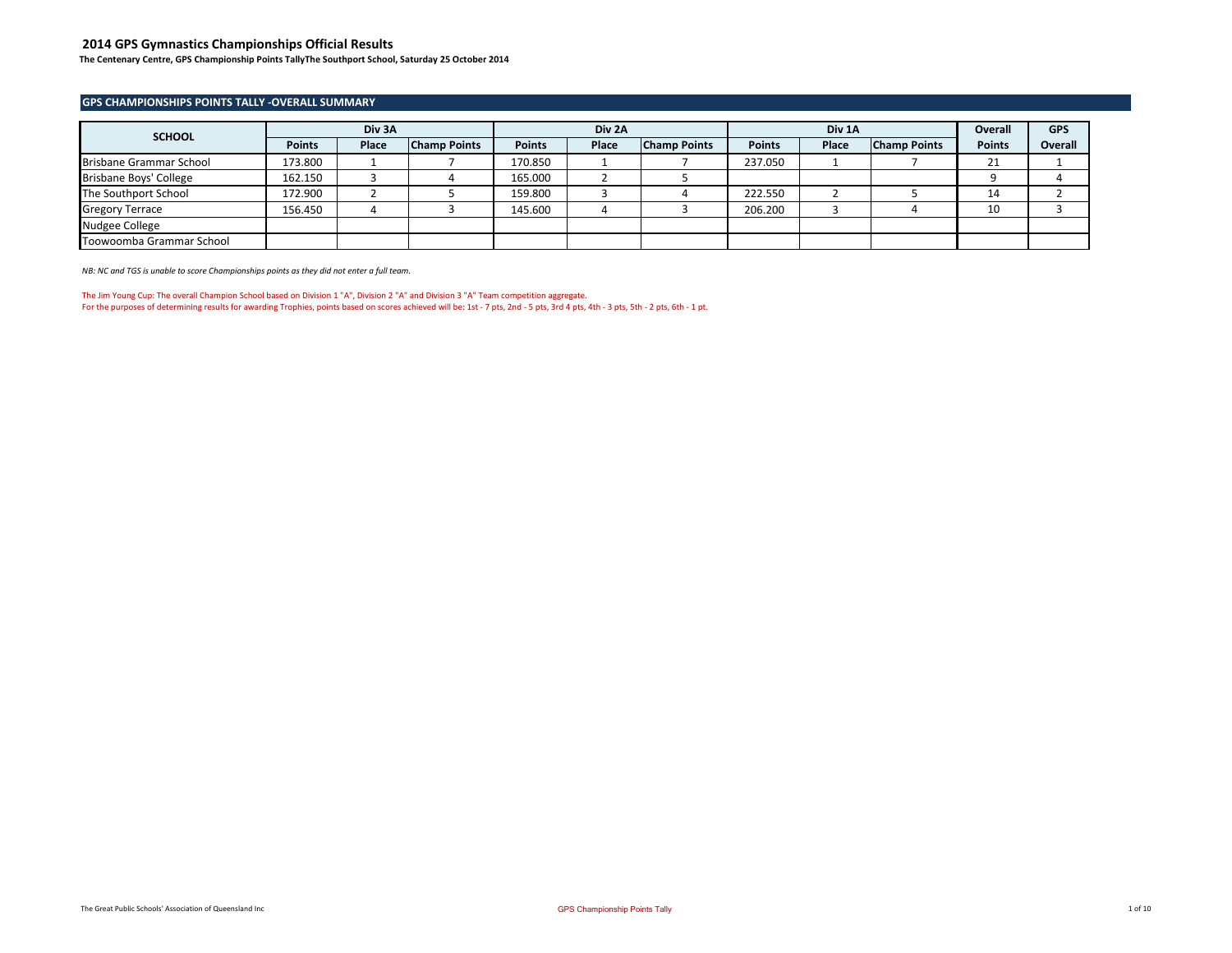**The Centenary Centre, Div 1A TeamThe Southport School, Saturday 25 October 2014**

## **DIVISION 1 A TEAM RESULTS**

| Team                    | Sub Team | <b>FX</b> | <b>PI1</b> | PH     | PI <sub>2</sub> | n      | PI <sub>3</sub> | v      | <b>PI4</b> | PB     | <b>PI 5</b> | <b>HB</b> | <b>PI 6</b> | Total   |
|-------------------------|----------|-----------|------------|--------|-----------------|--------|-----------------|--------|------------|--------|-------------|-----------|-------------|---------|
| Brisbane Grammar School |          | 41.000    |            | 39.200 |                 | 38.800 |                 | 39.150 |            | 41.400 |             | 37.500    |             | 237.050 |
| The Southport School    |          | 38.400    |            | 36.100 |                 | 34.900 |                 | 37.450 |            | 41.000 |             | 34.700    |             | 222.550 |
| <b>Gregory Terrace</b>  |          | 37.500    |            | 30.800 |                 | 32.500 |                 | 34.400 |            | 36.700 |             | 34.300    |             | 206.200 |
| Nudgee Boys College     |          | 13.000    |            | 12.700 |                 | 12.000 |                 | 11.600 |            | 13.300 |             | 10.600    |             | 73.200  |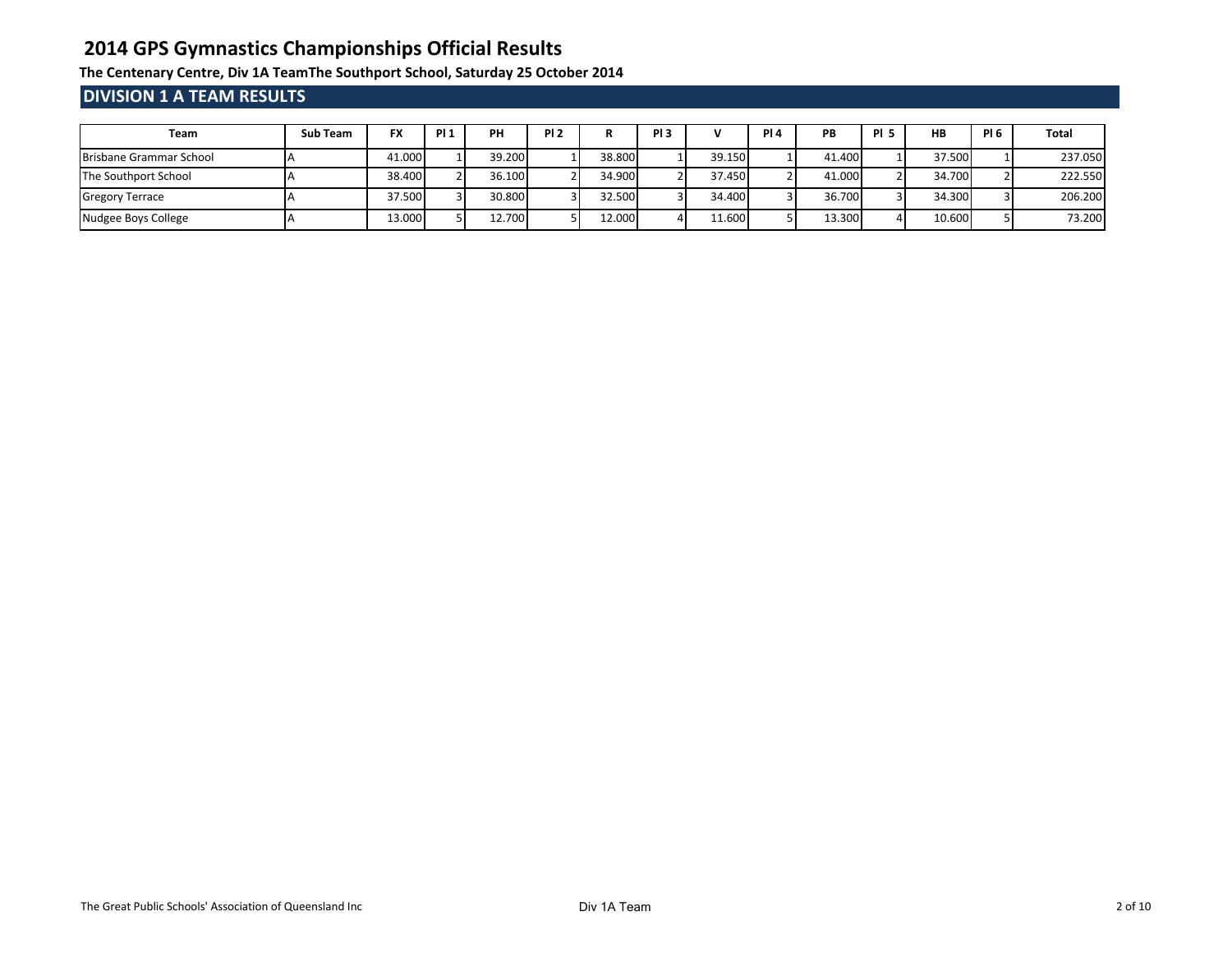**The Centenary Centre, Div 1B TeamThe Southport School, Saturday 25 October 2014**

## **DIVISION 1B TEAM RESULTS**

| Team                    | <b>Sub Team</b> | FX     | <b>PI1</b> | PH     | PI <sub>2</sub> |        | PI <sub>3</sub> |        | <b>PI4</b> | PB     | DI E | <b>HB</b> | PI <sub>6</sub> | Total  |
|-------------------------|-----------------|--------|------------|--------|-----------------|--------|-----------------|--------|------------|--------|------|-----------|-----------------|--------|
| Brisbane Grammar School |                 | 11.800 |            | 23.700 |                 | 10.700 |                 | 11.400 |            | 11.400 |      | 9.400     |                 | 78.400 |
| The Southport School    |                 | 18.600 |            | 10.400 | bΙ              | 11.600 |                 | 20.600 |            | 10.100 |      | 0.000     |                 | 71.300 |
| <b>Gregory Terrace</b>  |                 | 9.800  |            | 0.000  |                 | 10.800 | ы               | 11.450 |            | 0.000  |      | 11.100    |                 | 43.150 |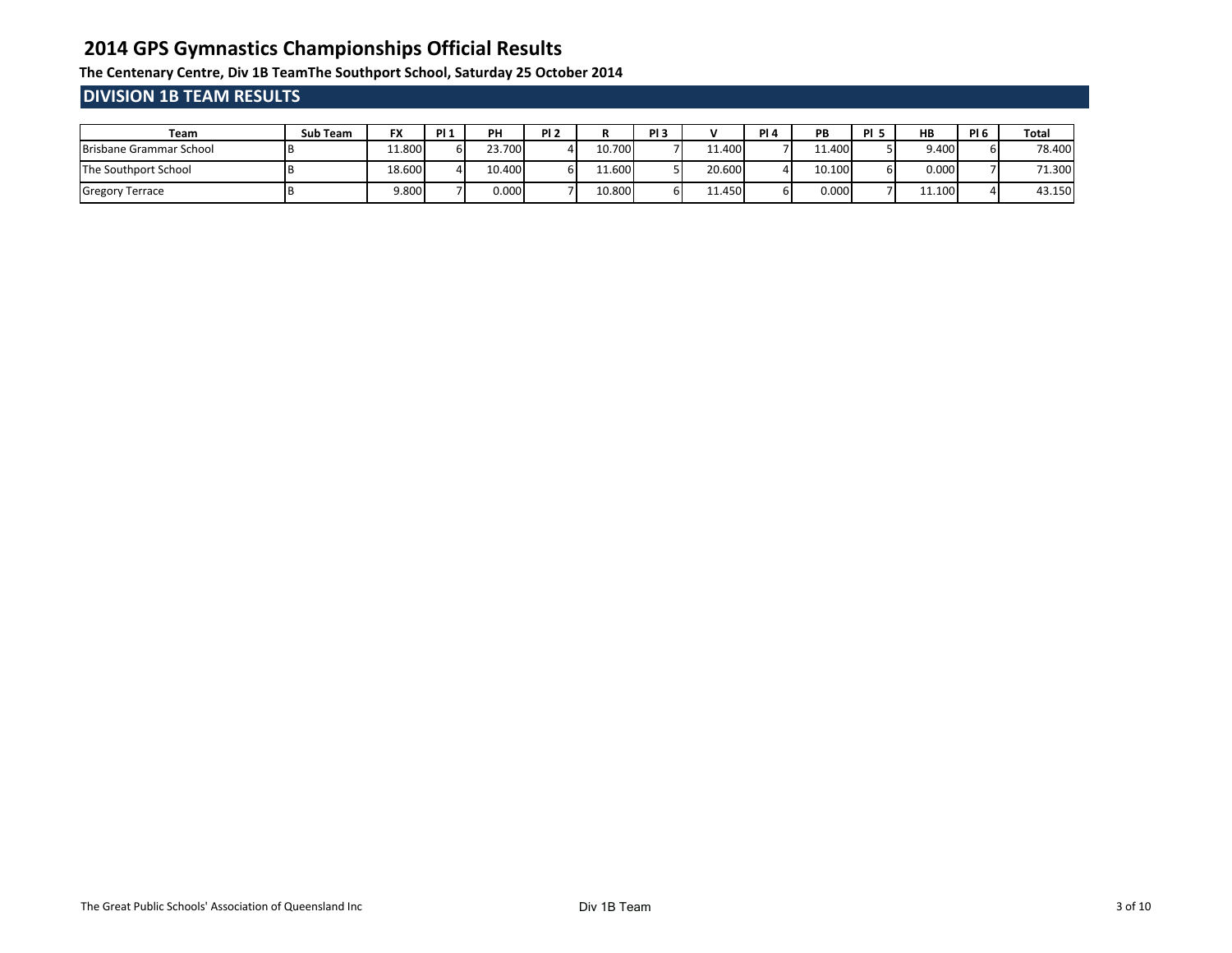**The Centenary Centre, Div 1A & 1B IndividualThe Southport School, Saturday 25 October 2014**

### **DIVISION 1A & 1B INDIVIDUAL RESULTS**

| Name                    | Team                           | Sub Team | <b>SV</b> | <b>FX</b> | PI             | PH     | PI             | <b>SV</b> | R      | PI             | <b>SV</b> | $\mathbf{v}$ | PI             | <b>SV</b> | PB     | PI             | sv    | <b>HB</b> | PI             | <b>SV</b> | AA     | PI             |
|-------------------------|--------------------------------|----------|-----------|-----------|----------------|--------|----------------|-----------|--------|----------------|-----------|--------------|----------------|-----------|--------|----------------|-------|-----------|----------------|-----------|--------|----------------|
| <b>Jack Riek</b>        | Brisbane Grammar School        | ۱A       | 14.50     | 13.500    | $\mathbf{a}$   | 13.100 | $\overline{2}$ | 14.00     | 13,800 | $\mathbf{1}$   | 13.30     | 12.750       | 5.             | 10.00     | 13.900 | $\mathbf{1}$   | 12.90 | 12,700    | 1              | 78.80     | 79.750 | $\mathbf{1}$   |
| Kurt Grumelart          | Brisbane Grammar School        | ۱A       | 14.20     | 13.700    | $\overline{2}$ | 12,900 | 3              | 13.20     | 12.700 | 2              | 13.90     | 13.250       | $\mathbf{1}$   | 10.00     | 13,600 | $\Delta$       | 13.90 | 12,300    | $\overline{3}$ | 79.00     | 78.450 | $\overline{2}$ |
| <b>Jack Rowell</b>      | Brisbane Grammar School        | Δ        | 14.30     | 13,800    |                | 12.700 | 4              | 13.00     | 12,200 | 4              | 13.90     | 13.150       | 2              | 10.00     | 13.800 | $\overline{2}$ | 12.80 | 11.900    | 5              | 77.90     | 77.550 | $\overline{3}$ |
| Thomas Harden           | <b>Gregory Terrace</b>         | ۱Δ       | 13.90     | 13.400    | $\Delta$       | 11.700 | 10             | 13.10     | 11.500 | 8              | 13.60     | 12.850       | $\overline{a}$ | 10.00     | 13.300 | 6              | 12.40 | 11.900    | 5              | 77.10     | 74.650 | 4              |
| Christian Behn-Katz     | The Southport School           | ۱Δ       | 14.00     | 13.000    |                | 11.400 | 12             | 13.00     | 11.800 | 6              | 13.30     | 12.750       | 5              | 10.00     | 13.600 | $\Delta$       | 12.30 | 11.500    | 8              | 76.20     | 74.050 | 5              |
| <b>Curtis Linderman</b> | Nudgee Boys College            | lА.      | 13.60     | 13.000    | 6              | 12.700 | $\overline{a}$ | 12.40     | 12.000 | 5              | 13.10     | 11.600       | 6              | 10.00     | 13.300 | 6              | 12.90 | 10.600    | 12             | 75.50     | 73.200 | 6              |
| <b>Tom Periera</b>      | The Southport School           | ۱Δ       | 13.90     | 12.100    | <sub>9</sub>   | 12.000 | 8              | 13.70     | 12.000 | 5              | 12.00     | 11.600       | 6              | 10.00     | 13.500 | 5              | 12.50 | 10.600    | 12             | 75.10     | 71,800 | $\overline{7}$ |
| <b>Taylor Moss</b>      | The Southport School           | ۱A       | 13.90     | 13,300    | 5              | 11.800 | 9              | 12.00     | 10.900 | 10             | 13.10     | 11.050       | 14             | 10.00     | 13.000 | $\overline{7}$ | 13.30 | 11.600    | $\overline{7}$ | 75.10     | 71.650 | 8              |
| Xavier Rui              | <b>Gregory Terrace</b>         | ۱A       | 13.30     | 12.100    | <sub>q</sub>   | 10.100 | 15             | 12.40     | 10.500 | 13             | 12.00     | 11.100       | 13             | 10.00     | 12.800 | 8              | 12.40 | 11,700    | 6              | 73.70     | 68,300 | 9              |
| Alexander Wilson        | Brisbane Grammar School        |          | 13.70     | 12.700    | $\overline{7}$ | 0.000  | 18             | 12.30     | 12.200 | 4              | 12.10     | 11.550       | $\overline{7}$ | 10.00     | 13.600 | $\overline{4}$ | 12.90 | 12,300    | $\overline{3}$ | 61.00     | 62.350 | 10             |
| Alec Gibbons            | <b>Gregory Terrace</b>         |          | 11.20     | 10.100    | 15             | 9.000  | 17             | 12.00     | 10.500 | 13             | 12.00     | 10.450       | 16             | 10.00     | 10.600 | 12             | 10.40 | 9.100     | 14             | 67.70     | 59.750 | 11             |
| Sean Riek               | <b>Brisbane Grammar School</b> | R        | 13.60     | 11.800    | 11             | 11.600 | 11             | 12.10     | 10.700 | 12             | 12.10     | 11.400       | 10             | 10.00     | 11.400 | 11             | 0.00  | 0.000     | 15             | 61.60     | 56,900 | 12             |
| Finlay Kroon            | The Southport School           |          | 0.00      | 0.000     | 18             | 12.300 | 6              | 0.00      | 0.000  | 15             | 13.20     | 13.100       | $\overline{3}$ | 10.00     | 13.900 | $\mathbf{1}$   | 12.90 | 11.600    | $\overline{7}$ | 49.70     | 50,900 | 13             |
| <b>Thomas Grogan</b>    | Brisbane Grammar School        | ۱Δ       | 0.00      | 0.000     | 18             | 10.600 | 13             | 13.00     | 12.300 | $\overline{3}$ | 0.00      | 0.000        | 18             | 10.00     | 13.700 | $\overline{3}$ | 12.90 | 12.500    | $\overline{2}$ | 49.60     | 49.100 | 14             |
| Oliver Stack            | Brisbane Grammar School        | ۱Δ       | 14.00     | 12.500    | 8              | 13.200 | $\mathbf{1}$   | 0.00      | 0.000  | 15             | 12.00     | 11.200       | 12             | 0.00      | 0.000  | 14             | 12.80 | 12.000    | $\overline{a}$ | 52.70     | 48.900 | 15             |
| Jordan VanderWal        | Brisbane Grammar School        | ۱Δ       | 0.00      | 0.000     | 18             | 12.500 | 5              | 12.40     | 10.700 | 12             | 12.00     | 11.300       | 11             | 10.00     | 13.500 | 5              | 0.00  | 0.000     | 15             | 48.10     | 48,000 | 16             |
| <b>Brayden Williams</b> | The Southport School           | ۱Δ       | 13.60     | 11.500    | 12             | 0.000  | 18             | 12.10     | 10.800 | 11             | 12.00     | 11.000       | 15             | 10.00     | 11.800 | 10             | 0.00  | 0.000     | 15             | 47.70     | 45.100 | 17             |
| Jake Rudd               | The Southport School           | l B      | 12.80     | 10.200    | 14             | 10.400 | 14             | 12.20     | 11.600 | $\overline{7}$ | 12.00     | 11.500       | 8              | 0.00      | 0.000  | 14             | 0.00  | 0.000     | 15             | 49.70     | 43.700 | 18             |
| Lachlan Mitchell        | <b>Gregory Terrace</b>         | l B      | 11.10     | 9.800     | 16             | 0.000  | 18             | 12.10     | 10.800 | 11             | 12.00     | 11.450       | 9              | 0.00      | 0.000  | 14             | 12.30 | 11.100    | $\mathbf{q}$   | 47.50     | 43.150 | 19             |
| Sam Schukin             | The Southport School           | ۱Δ       | 0.00      | 0.000     | 18             | 0.000  | 18             | 12.40     | 11.100 | 9              | 13.10     | 11.450       | $\mathbf{q}$   | 0.00      | 0.000  | 14             | 12.50 | 11.500    | 8              | 38.00     | 34.050 | 20             |
| Roberto Randazzo        | <b>Gregory Terrace</b>         | ۱A       | 13.10     | 12.000    | 10             | 0.000  | 18             | 12.10     | 10.300 | 14             | 0.00      | 0.000        | 18             | 0.00      | 0.000  | 14             | 12.00 | 10.700    | 11             | 37.20     | 33,000 | 21             |
| Jake Scott              | The Southport School           | R        | 10.00     | 8.400     | 17             | 0.000  | 18             | 0.00      | 0.000  | 15             | 10.50     | 9.100        | 17             | 10.00     | 10.100 | 13             | 0.00  | 0.000     | 15             | 30.50     | 27,600 | 22             |
| <b>Matt Stevens</b>     | The Southport School           | ۱A       | 0.00      | 0.000     | 18             | 0.000  | 18             | 0.00      | 0.000  | 15             | 0.00      | 0.000        | 18             | 10.00     | 12.600 | 9              | 13.00 | 10.900    | 10             | 23.00     | 23.500 | 23             |
| Alistair Westacot       | Brisbane Grammar School        | R        | 0.00      | 0.000     | 18             | 12.100 | $\overline{7}$ | 0.00      | 0.000  | 15             | 0.00      | 0.000        | 18             | 0.00      | 0.000  | 14             | 10.70 | 9.400     | 13             | 24.30     | 21.500 | 24             |
| Connor Joss             | The Southport School           |          | 13.40     | 10.900    | 13             | 9.600  | 16             | 0.00      | 0.000  | 15             | 0.00      | 0.000        | 18             | 0.00      | 0.000  | 14             | 0.00  | 0.000     | 15             | 26.50     | 20,500 | 25             |
| Dorian Shuker           | <b>Brisbane Boys' College</b>  |          | 0.00      | 0.000     | 18             | 0.000  | 18             | 0.00      | 0.000  | 15             | 0.00      | 0.000        | 18             | 0.00      | 0.000  | 14             | 0.00  | 0.000     | 15             | 0.00      | 0.000  | 26             |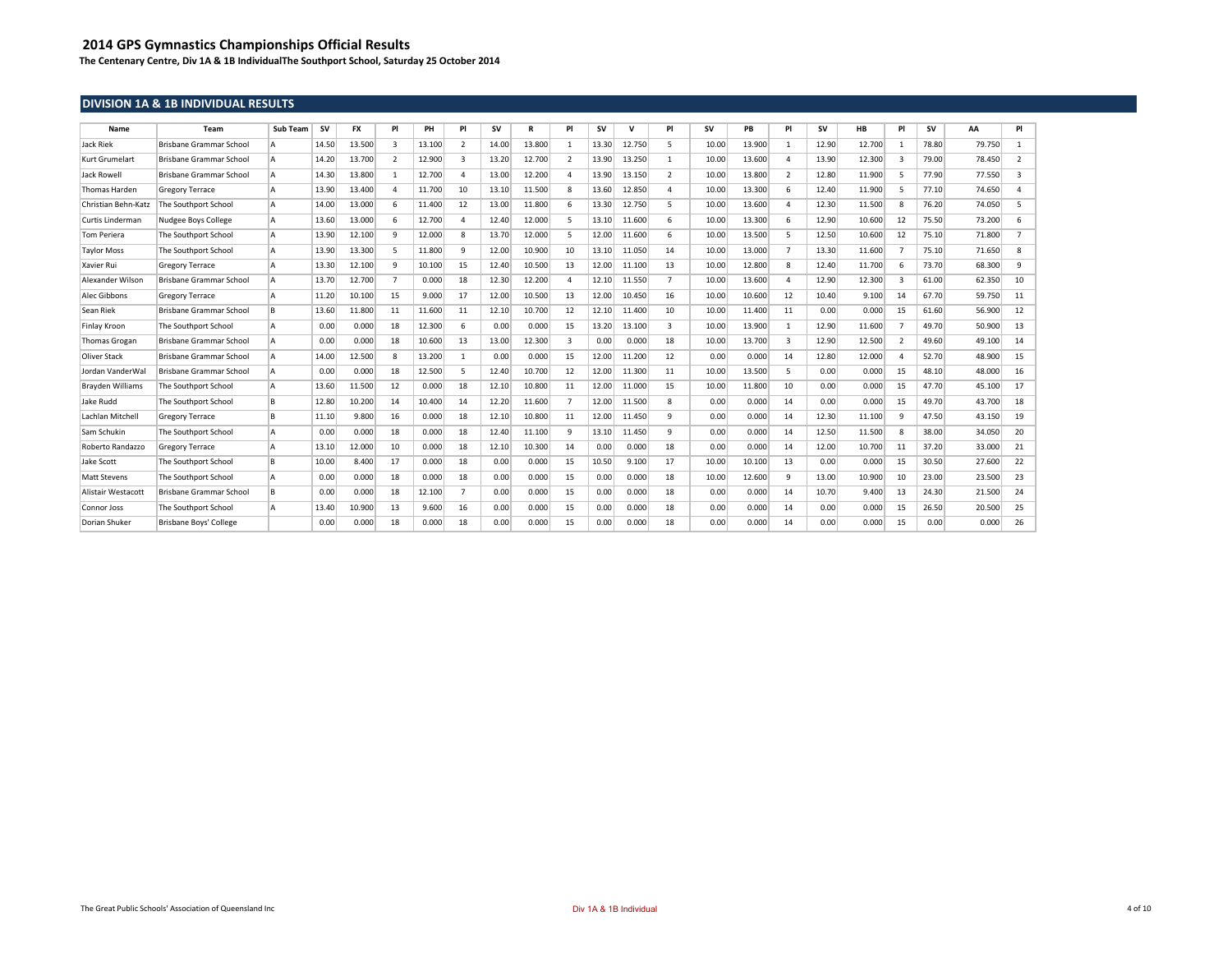**The Centenary Centre, Div 2A TeamThe Southport School, Saturday 25 October 2014**

### **DIVISION 2A TEAM RESULTS**

| Team                           | Sub Team | <b>FX</b> | <b>PI1</b> | PH     | <b>PI2</b> | R      | PI <sub>3</sub> |        | <b>PI4</b> | PВ     | <b>PI 5</b> | <b>HB</b> | <b>PI 6</b> | Total   |
|--------------------------------|----------|-----------|------------|--------|------------|--------|-----------------|--------|------------|--------|-------------|-----------|-------------|---------|
| <b>Brisbane Grammar School</b> |          | 24.500    |            | 26.900 |            | 30.300 |                 | 31.100 |            | 29.450 |             | 1 28,600  |             | 170.850 |
| Brisbane Boys' College         |          | 24.500    |            | 25.100 |            | 31.400 |                 | 29.300 | ٩I         | 27.300 |             | 3 27.400  |             | 165.000 |
| The Southport School           |          | 22.400    |            | 26.200 |            | 27.700 |                 | 30.400 |            | 28.100 |             | 2 25,000  |             | 159.800 |
| <b>Gregory Terrace</b>         |          | 21.350    |            | 23.300 |            | 27.900 |                 | 27.500 |            | 23.550 |             | 4 25,000  |             | 148.600 |
| Toowomba Grammar School        |          | 0.000     |            | 0.000  |            | 0.000  | 91              | 0.000  | Q          | 0.000  | 91          | 0.000     | 91          | 0.000   |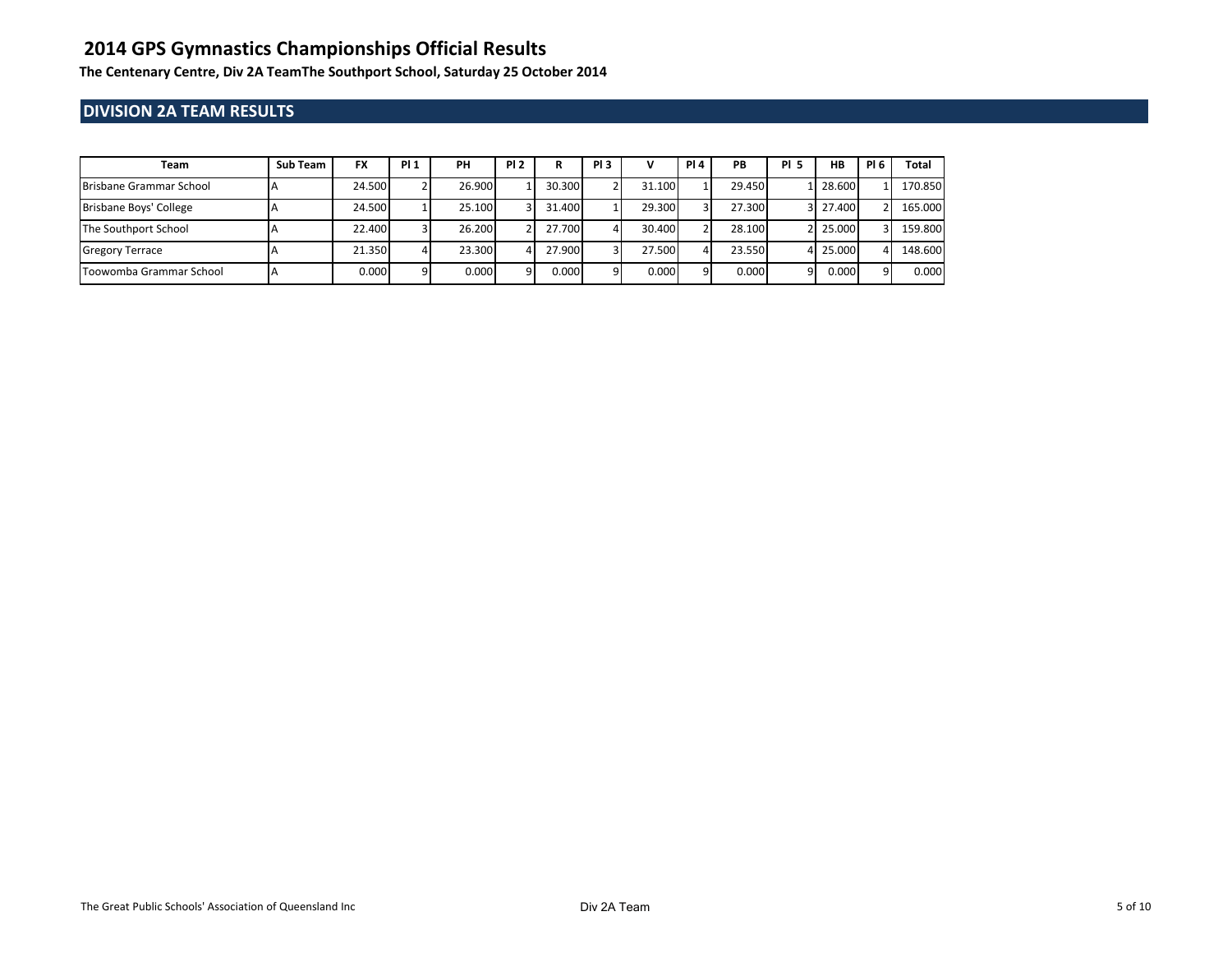**The Centenary Centre, Div 2B TeamThe Southport School, Saturday 25 October 2014**

## **DIVISION 2B TEAM RESULTS**

| Team                                 | Sub Team | - 77<br>гл | DL: | PН    | - ni f |        | ni 1 |        | . . | PB    | nі | HB    | $\sim$ $\sim$ | <b>Total</b> |
|--------------------------------------|----------|------------|-----|-------|--------|--------|------|--------|-----|-------|----|-------|---------------|--------------|
| Brisbane Grammar School              |          | 9.550      |     | 9.100 |        | 10.300 |      | 10.900 |     | 9.900 |    | 9.300 |               | 59.050       |
| Brisbane Boys' College               |          | ا 650.د    | оı  | 5.500 |        | 4.400  |      | 9.150  |     | 9.050 |    | 7.300 |               | 47.050       |
| School <sup>.</sup><br>The Southport |          | 0.000      |     | 7.700 |        | 8.000  |      | 8.650  |     | 8.500 |    | 6.900 |               | 39.750       |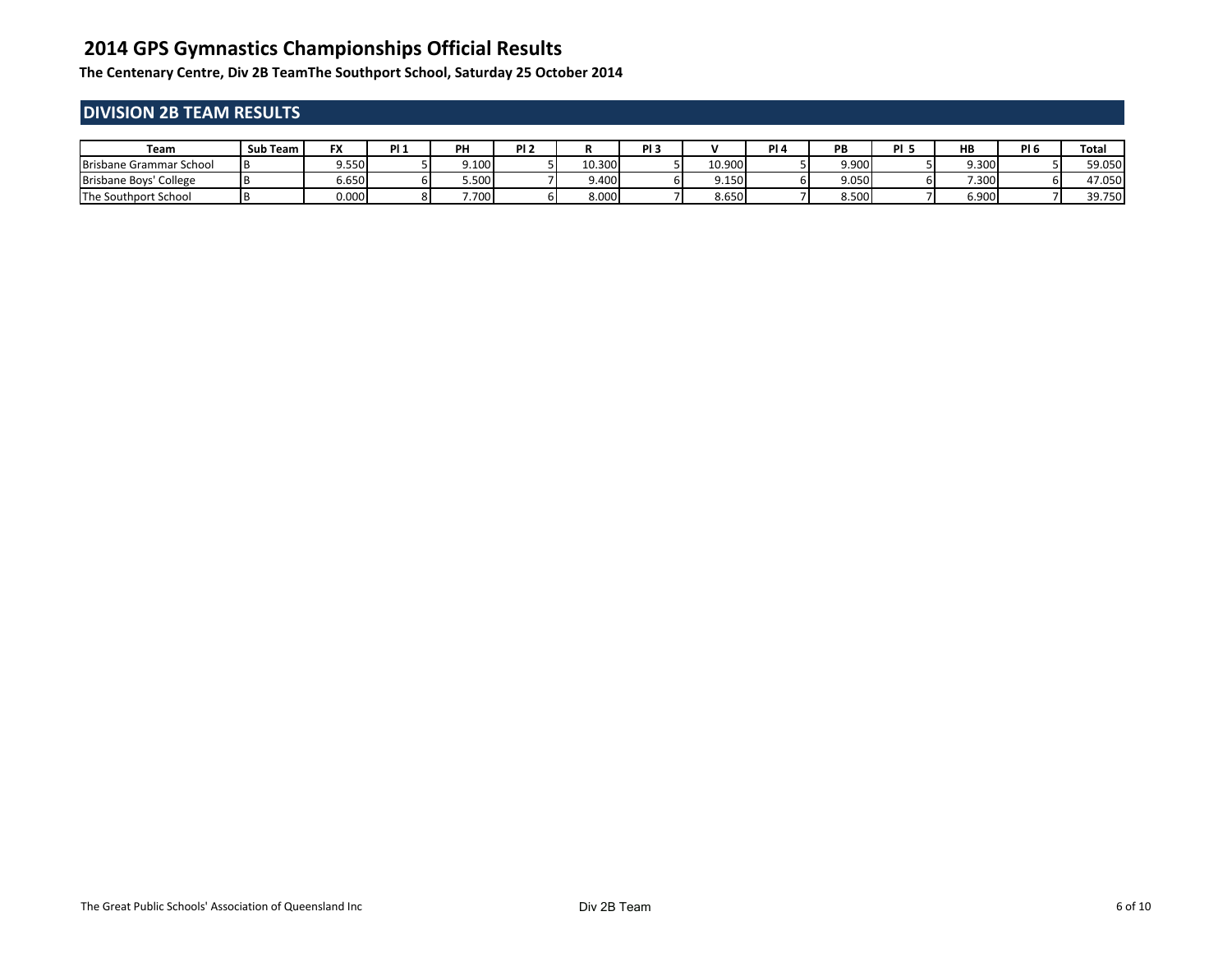**The Centenary Centre, Div 2A+B IndividualThe Southport School, Saturday 25 October 2014**

#### **DIVISION 2 A + B INDIVIDUAL RESULTS**

| Name                     | Team                    | <b>Sub Tean</b> | <b>SV</b> | <b>FX</b> | PI                      | <b>SV</b> | PH    | PI                | <b>SV</b> |        | PI | <b>SV</b> | $\mathbf{v}$ | P             | <b>SV</b> | PB     | P                       | <b>SV</b> | HB     | PI | <b>SV</b> | AΑ     | PI             |
|--------------------------|-------------------------|-----------------|-----------|-----------|-------------------------|-----------|-------|-------------------|-----------|--------|----|-----------|--------------|---------------|-----------|--------|-------------------------|-----------|--------|----|-----------|--------|----------------|
| Brooklyn Brougham        | Brisbane Grammar School |                 | 10.00     | 9.550     |                         | 11.00     | 9.100 |                   | 10.00     | 10,300 | 3  | 11.0      | 10.900       |               | 10.00     | 9,900  | $\overline{\mathbf{a}}$ | 10.00     | 9.300  |    | 62.00     | 59,050 |                |
| Simon Walker             | Brisbane Grammar School |                 | 10.00     | 9.100     | $\overline{\mathbf{z}}$ | 11.00     | 9.700 |                   | 10.00     | 9.100  | 10 | 11.0      | 10.400       | $\mathcal{D}$ | 10.00     | 9,600  |                         | 10.00     | 9.500  |    | 62.00     | 57.400 | $\overline{2}$ |
| Lewie Chilcott           | Brisbane Grammar School |                 | 10.00     | 8,000     |                         | 10.00     | 8.500 |                   | 10.00     | 10,400 |    | 11.       | 10.300       |               | 10.00     | 9.950  |                         | 10.00     | 10.000 |    | 61.00     | 57.150 | २              |
| Jordan Yasse             | Brisbane Boys' College  |                 | 10.00     | 9.200     |                         | 10.00     | 7.400 | 14                | 10.00     | 10.600 |    | 11.       | 10.900       |               | 10.00     | 10.050 |                         | 10.00     | 8.900  |    | 61.00     | 57.050 |                |
| Brayden Lowe             | Brisbane Boys' College  |                 | 10.00     | 8.200     |                         | 11.00     | 9.400 | 3                 | 10.00     | 10.600 |    | 11.0      | 8.750        | 12            | 10.00     | 9.250  |                         | 10.00     | 9.600  |    | 62.00     | 55,800 |                |
| Douglas Lumley           | Brisbane Grammar School |                 | 10.00     | 7.400     | 8                       | 10.50     | 8.700 |                   | 10.00     | 9.500  |    | 11.       | 10.400       | ຳ             | 10.00     | 9,900  |                         | 10.00     | 9.100  |    | 61.50     | 55,000 | 6              |
| David Makarvan           | The Southport School    |                 | 10.00     | 7.850     | 6                       | 10.00     | 6.70  | 16                | 10.00     | 10.300 |    | 11.       | 8.950        | 11            | 10.00     | 9.750  |                         | 10.00     | 9.400  |    | 61.00     | 52.950 |                |
| <b>Cameron Scott</b>     | The Southport School    | A               | 10.00     | 7.400     | 8                       | 11.00     | 9,600 | $\mathbf{\Omega}$ | 10.00     | 8.500  | 13 | 11.       | 10.300       |               | 10.00     | 9,800  |                         | 10.00     | 6.800  | 17 | 62.00     | 52,400 | 8              |
| <b>William Mather</b>    | Brisbane Grammar School |                 | 10.00     | 6.150     | 15                      | 10.50     | 8.400 |                   | 10.00     | 10.400 |    | 11.1      | 9.800        |               | 10.00     | 8.450  | 11                      | 10.00     | 8.800  |    | 61.50     | 52,000 | $\mathbf{Q}$   |
| <b>Cameron Changuion</b> | Brisbane Boys' College  | A               | 10.0      | 6.400     | 14                      | 10.00     | 8.300 |                   | 10.00     | 10.200 | Δ  | 11.0      | 9.150        | $\mathbf{Q}$  | 10.00     | 8,000  | 12                      | 10.00     | 8.900  |    | 61.00     | 50.950 | 10             |
| James Gotley             | <b>Gregory Terrace</b>  |                 | 10.00     | 6.850     | 11                      | 10.00     | 7.600 | 12                | 10.00     | 9.300  | q  | 11        | 9.100        | 10            | 10.00     | 7.750  | 14                      | 10.00     | 8.200  |    | 61.00     | 48.800 | 11             |
| James Ticehurst          | Brisbane Boys' College  |                 | 10.00     | 5.600     | 17                      | 10.00     | 6.900 | 15                | 10.00     | 9.800  |    | 11.       | 9.250        | 8             | 10.00     | 7.600  | 15                      | 10.00     | 8.300  | 10 | 61.00     | 47.450 | 12             |
| Samuel Darnell           | Brisbane Boys' College  | B               | 10.00     | 6.650     | 13                      | 10.00     | 5.500 | 17                | 10.00     | 9.400  | 8  | 11.0      | 9.150        | $\mathbf{q}$  | 10.00     | 9.050  | 8                       | 10.00     | 7.300  | 13 | 61.00     | 47.050 | 13             |
| Adam Watson              | <b>Gregory Terrace</b>  |                 | 10.0      | 7.750     |                         | 10.00     | 7.500 | 13                | 10.00     | 8.500  | 13 | 10.0      | 8.950        | -11           | 10.00     | 7.300  | 16                      | 10.00     | 7.000  |    | 60.00     | 47.000 | 14             |
| <b>Kris Muller</b>       | <b>Gregory Terrace</b>  |                 | 10.00     | 6.750     | 12                      | 0.00      | 0.000 | 18                | 10.00     | 10.000 |    | 11.0      | 9.450        |               | 10.00     | 8.500  | 10                      | 10.00     | 8.300  | 10 | 51.00     | 43,000 | 15             |
| Christopher Lai          | The Southport School    |                 | 10.00     | 7.150     | $\alpha$                | 0.00      | 0.000 | 18                | 11.00     | 8.900  | 11 | 11.0      | 9.550        |               | 10.00     | 6.450  | 18                      | 10.00     | 7.800  | 12 | 52.00     | 39.850 | 16             |
| <b>Thomas Meo</b>        | The Southport School    | <b>B</b>        | 0.00      | 0.000     | 20                      | 10.00     | 7.700 | 11                | 10.00     | 8.000  | 14 | 11.0      | 8.650        | 13            | 10.00     | 8.500  | 10                      | 10.00     | 6.900  | 16 | 51.00     | 39.750 | 17             |
| <b>Tim Cousins</b>       | The Southport School    |                 | 10.00     | 5.850     | 16                      | 0.00      | 0.000 | 18                | 10.00     | 8.500  | 13 | 11.00     | 9,800        |               | 10.00     | 6.250  | 19                      | 10.00     | 7.800  | 12 | 51.00     | 38,200 | 18             |
| Harrison Pie             | <b>Gregory Terrace</b>  |                 | 10.00     | 5.200     | 10                      | 10.00     | 5.500 | 17                | 10.00     | 6.500  | 16 |           | 7.400        | 15            | 10.00     | 6.000  | 20                      | 8.00      | 5.500  | 10 | 59.00     | 36,100 | 19             |
| Oliver Labone            | <b>Gregory Terrace</b>  |                 | 10.00     | 5.550     | 18                      | 10.00     | 8.200 |                   | 0.00      | 0.000  | 17 |           | 7.800        | 14            | 10.00     | 7.200  | 17                      | 8.00      | 4.600  | 20 | 49.00     | 33.350 | 20             |
| Fraser Erskine           | Brisbane Boys' College  |                 | 10.00     | 7.100     |                         | 0.00      | 0.000 | 18                | 10.00     | 10.200 |    | n nn      | 0.000        | 16            | 10.00     | 8,000  | 12                      | 10.00     | 7.200  |    | 40.00     | 32.500 | 21             |
| Ji Rogelia               | The Southport School    |                 | 0.00      | 0.000     | 20                      | 10.50     | 8,500 |                   | 10.00     | 7.300  | 15 | 0.00      | 0.000        | 16            | 10.00     | 8.550  |                         | 10.00     | 6.300  | 18 | 40.50     | 30.650 | 22             |
| Michael Pie              | <b>Gregory Terrace</b>  |                 | 0.00      | 0.000     | 20                      | 10.00     | 5.500 | 17                | 10.00     | 8.600  | 12 | 0.00      | 0.000        | 16            | 10.00     | 7.200  | 17                      | 10.00     | 8.500  |    | 40.00     | 29.800 | 23             |
| Jacob Vanderwa           | Brisbane Grammar School |                 | 0.00      | 0.000     | 20                      | 0.00      | 0.000 | 18                | 10.00     | 8.900  | 11 |           | 10.000       |               | 10.00     | 7.850  |                         | 0.00      | 0.000  |    | 31.00     | 26.750 | 24             |
| Fintan Lane              | The Southport School    |                 | 0.00      | 0.000     | 20                      | 10.00     | 8.10  | 10 <sup>1</sup>   | 0.00      | 0.000  | 17 |           | 10.300       |               | 10.00     | 8,000  | 12                      | 0.00      | 0.000  |    | 31.00     | 26.400 | 25             |
| William Grunwald         | Brisbane Boys' College  |                 | 0.00      | 0.000     | 20                      | 0.00      | 0.000 | 18                | 0.00      | 0.000  | 17 | 0.00      | 0.000        | 16            | 0.00      | 0.000  | 21                      | 0.00      | 0.000  | 21 | 0.00      | 0.000  | 26             |
| <b>Harry Walker</b>      | Brisbane Boys' College  |                 | 0.01      | 0.000     | 20                      | 0.00      | 0.000 | 18                | 0.00      | 0.000  | 17 | 0.00      | 0.000        | 16            | 0.00      | 0.000  | 21                      | 0.00      | 0.000  | 21 | 0.00      | 0.000  | 26             |
| Joshua Ridley            | Toowomba Grammar School |                 | 0.00      | 0.000     | 20                      | 0.00      | 0.000 | 18                | 0.00      | 0.000  | 17 | 0.00      | 0.000        | 16            | 0.00      | 0.000  | 21                      | 0.00      | 0.000  | 21 | 0.00      | 0.000  | 26             |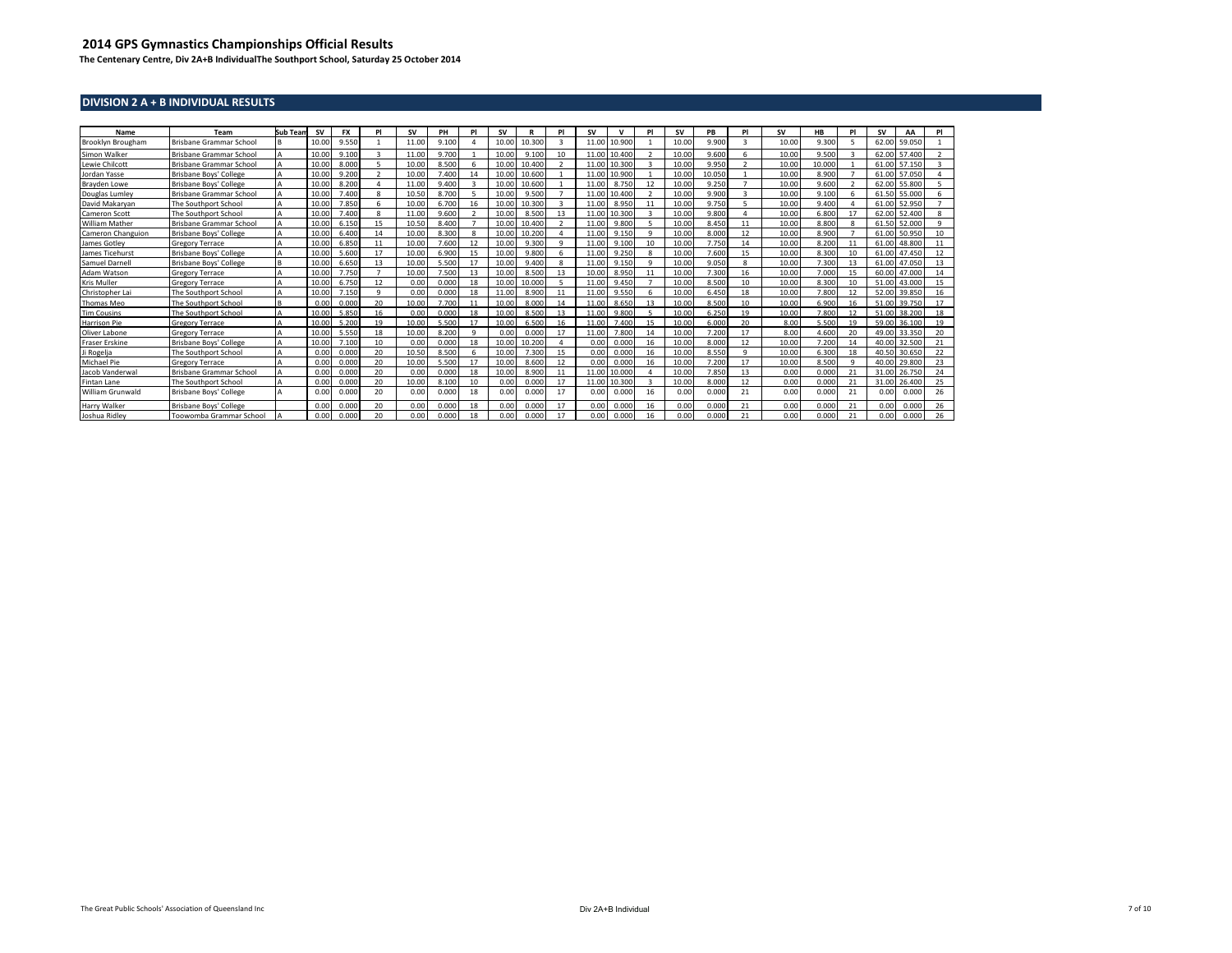**The Centenary Centre, Div 3A TeamThe Southport School, Saturday 25 October 2014**

## **DIVISION 3A TEAM RESULTS**

| Team                    | sub Tean | <b>FX</b> | <b>PI1</b> | PH     | <b>PI2</b> |        | PI <sub>3</sub> | v      | <b>PI4</b> | <b>PB</b> | <b>PI 5</b> | HB     | <b>PI 6</b> |
|-------------------------|----------|-----------|------------|--------|------------|--------|-----------------|--------|------------|-----------|-------------|--------|-------------|
| Brisbane Grammar School |          | 26.800    |            | 29.200 |            | 29.500 |                 | 29.400 |            | 29.800    |             | 29.100 |             |
| The Southport School    |          | 28.200    |            | 28.100 |            | 29.200 |                 | 30.700 |            | 28.900    |             | 27.800 |             |
| Brisbane Boys' College  |          | 23.000    |            | 26.200 |            | 30.200 |                 | 28.500 |            | 27.550    |             | 26.700 |             |
| <b>Gregory Terrace</b>  |          | 23.550    |            | 25.500 |            | 27.100 |                 | 28.300 |            | 27.200    |             | 24.800 |             |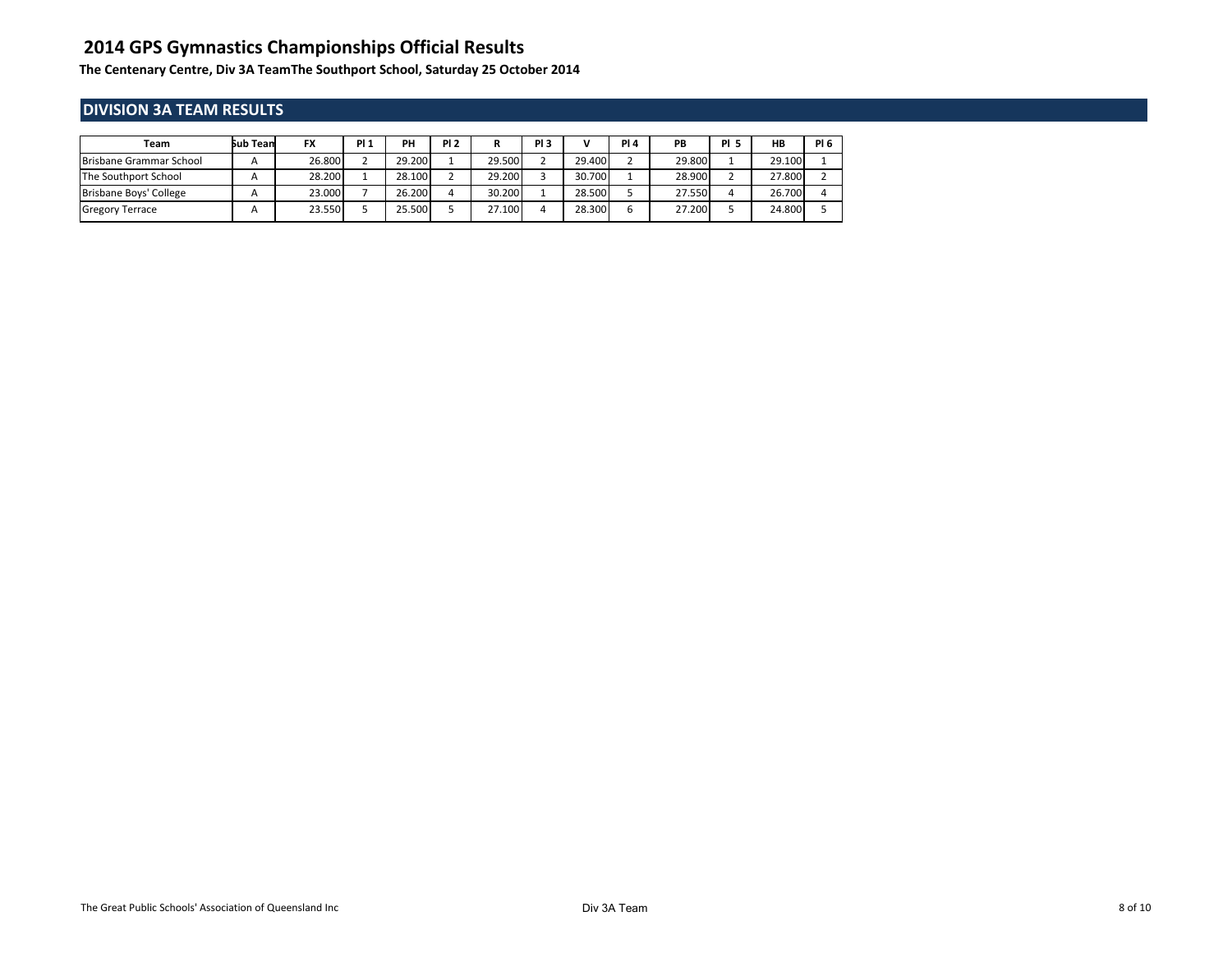**The Centenary Centre, Div 3B TeamThe Southport School, Saturday 25 October 2014**

## **DIVISION 3B TEAM RESULTS**

| Team                    | Sub Team | <b>FX</b> | PI <sub>1</sub> | PH     | PI <sub>2</sub> | D.     | PI <sub>3</sub> | v      | PI4 | PB     | <b>PI 5</b> | <b>HB</b> | <b>PI 6</b> | Total   |
|-------------------------|----------|-----------|-----------------|--------|-----------------|--------|-----------------|--------|-----|--------|-------------|-----------|-------------|---------|
| The Southport School    |          | 25.450    |                 | 24.200 |                 | 27.000 |                 | 28.700 |     | 27.750 |             | 27.100    |             | 160.200 |
| Brisbane Grammar School |          | 23.850    |                 | 26.900 |                 | 25.900 |                 | 28.100 |     | 26.550 | b           | 23.600    |             | 154.900 |
| Brisbane Boys' College  |          | 23.200    |                 | 22.100 |                 | 24.100 |                 | 29.000 |     | 23.150 |             | 22.000    |             | 143.550 |